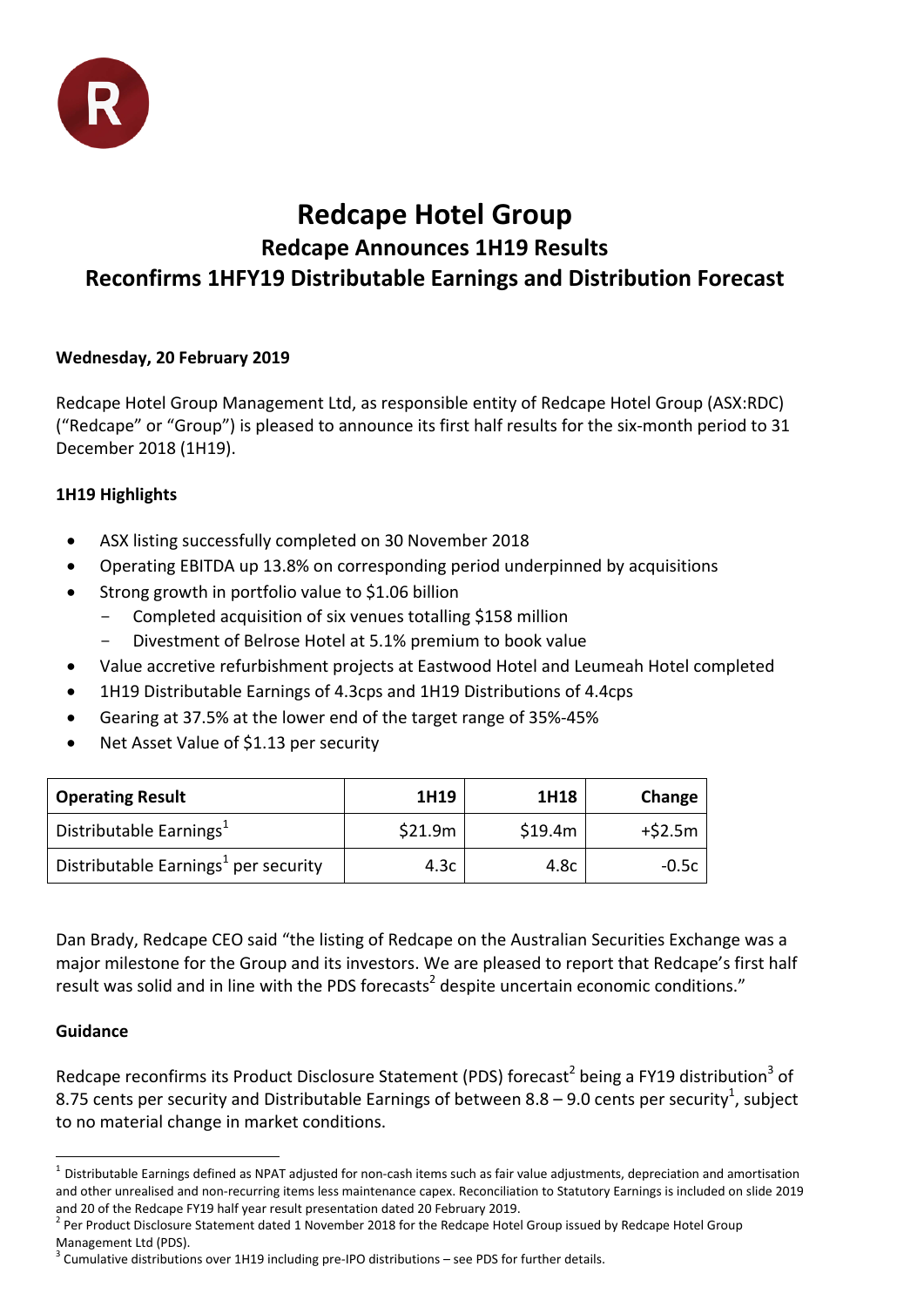

#### **1H19 Operational Performance**

Revenue for the half was \$142.6 million, an increase of 17.5% over the corresponding period last year. This was predominantly driven by the acquisition of six additional venues for \$158 million and to a lesser extent, organic growth.

| Revenue                 | 1H19     | 1H18     | Change $(\$)$ | Change (%) |
|-------------------------|----------|----------|---------------|------------|
| Gaming                  | \$90.7m  | \$76.8m  | \$13.9m       | 18.1%      |
| On-Premise              | \$26.8m  | \$20.1m  | \$6.7m        | 33.5%      |
| Off-Premise             | \$24.8m  | \$24.1m  | \$0.7m        | 2.8%       |
| Other                   | \$0.3m   | \$0.3m   | (50.0m)       | $(13.0\%)$ |
| <b>Total Revenue</b>    | \$142.6m | \$121.3m |               | 17.5%      |
|                         |          |          |               |            |
| <b>Operating EBITDA</b> | \$32.4m  | \$28.4m  | \$3.9m        | 13.8%      |

#### **Summary & Outlook**

Dan Brady said, "While trade was strong in the first quarter of FY2019 there was some variability in trade at individual venues late in the second quarter that has extended into the current period which is consistent with market commentary relating to general consumer sentiment."

"Redcape's active approach to portfolio management aims to enhance the quality of the portfolio and its earnings. Our acquisition, repositioning and refurbishment programme is designed to ensure our venues deliver on our customers' desires and maximise profit generation."

We are enthusiastic about the performance of the recently refurbished Eastwood Hotel and Leumeah Hotel and look forward to delivering a premier venue post refurbishment of the Cabramatta Hotel for the local community."

"Finally, we remain focused on securityholder returns and delivering predicable earnings from our portfolio while continuing to assess acquisition and capital recycling opportunities that complement the strategic direction of our business."

- ENDS ‐